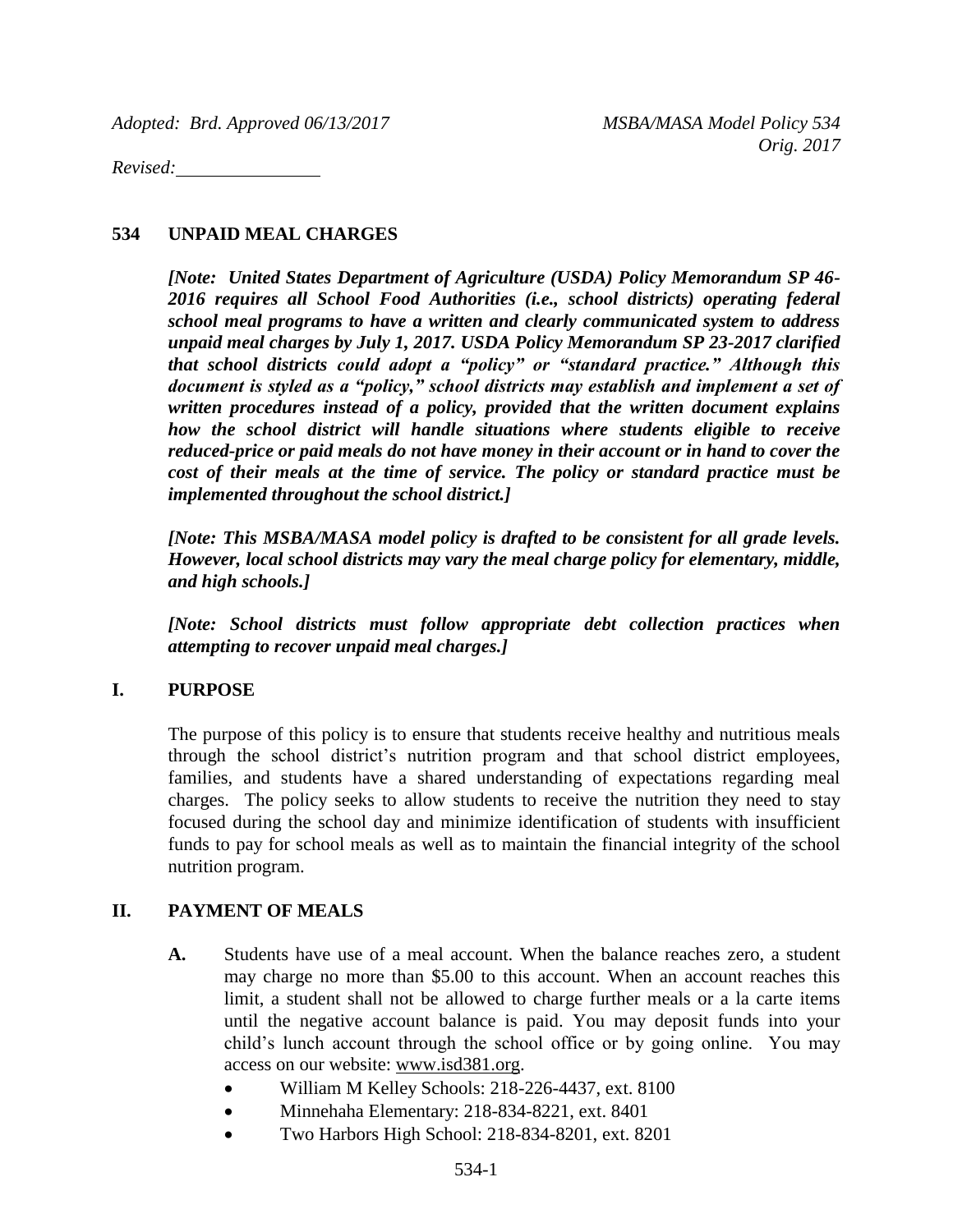- B. If the school district receives school lunch aid under Minn. Stat. § 124D.111, it must make lunch available without charge to all participating students who qualify for free or reduced-price meals regardless of account balance.
- C. The school district may provide an alternate meal that meets federal and state requirements to a student who does not have sufficient funds in the student's account or cannot pay cash for a meal. The school district will accommodate special dietary needs with respect to alternate meals when a licensed physician certifies the need. The cost of the alternative meal is the same as the regular school meal offered and will be charged to the student's account.
- D. When a student has a negative account balance, the student will not be allowed to charge a la carte items until they have funds available in their account.
- E. If a parent or guardian chooses to send in one payment that is to be divided between sibling accounts, the parent or guardian must specify how the funds are to be distributed to the students' accounts.

# **III. LOW OR NEGATIVE ACCOUNT BALANCES – NOTIFICATION**

- A. The school district will make reasonable efforts to notify families when meal account balances are low or fall below zero.
- B. Families will be notified of an outstanding negative balance once the negative balance reaches \$5.00*.* Families will be notified weekly by automated calling system and email. Periodically there will be letters mailed to households.
- C. Reminders for payment of outstanding student meal balances will not demean or stigmatize any student participating in the school lunch program.

## **IV. UNPAID MEAL CHARGES**

- A. The school district will make reasonable efforts to communicate with families to resolve the matter of unpaid charges. Where appropriate, families may be encouraged to apply for free and reduced-price meals for their children.
- B. The school district will make reasonable efforts to collect unpaid meal charges classified as delinquent debt. Unpaid meal charges are designated as delinquent debt when payment is overdue, the debt is considered collectable, and efforts are being made to collect it.
- C. Negative balances of more than \$20.00, not paid prior to the end of the month, will be turned over to the superintendent or superintendent's designee for collection. Collection options may include, but are not limited to, use of collection agencies, claims in the conciliation court, or any other legal method permitted by law.